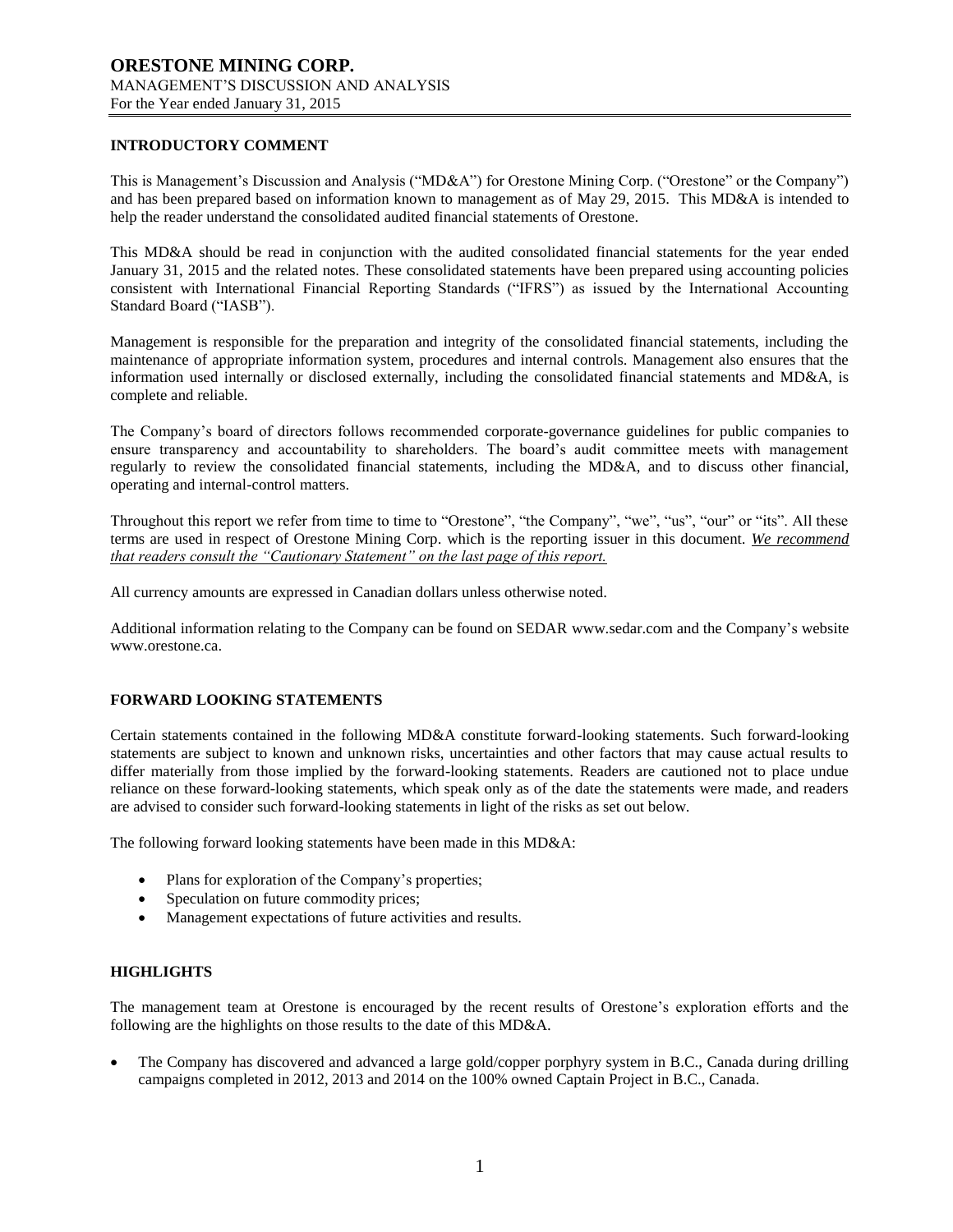The Company has 75 line kilometers of geophysics and 58 drill sites approved on the Captain Project by the BC Ministry of Energy and Mines.

# **OUTLOOK**

The Company has planned exploration programs and continues to have field and data reviews of all its properties to assist the Company's determination of the best course of action for each of them.

# **DESCRIPTION OF BUSINESS AND OVERALL PERFORMANCE**

Orestone Mining Corp. is a mineral exploration company incorporated on April 30, 2007 and subsequently listed on the TSX Venture Exchange under the trading symbol "ORS" on March 11, 2008. To date the Company has focused on gold and copper/gold projects in the Quesnel Terrane of British Columbia and in Sonora State, Mexico.

The Company actively evaluates potential joint ventures, mergers, and acquisitions in search of opportunities to acquire significant new mineral properties.

During the year ended January 31, 2015, the Company continued to carefully manage its cash and corporate overhead.

# **RESULTS OF OPERATIONS - MINERAL PROPERTIES**

To best understand Orestone's financial results, it is important to gain an appreciation for the significant events, transactions and activities which occurred on its mineral properties during and subsequent to the reporting period. These are summarized below.

# **Estrella de Oro Property**

On January 16, 2014, the Company signed a five year option agreement with Kootenay Silver Inc. to earn a 60% interest in the 700 hectare Estrella de Oro gold exploration property located in Sonora State, Mexico approximately 200 kilometers southeast of the city of Hermosillo.

Mapping and sampling by Kootenay Silver has outlined an intrusive hosted gold vein stockwork system in numerous dry placer pits over an area measuring 500 meters by 1000 meters. A total of 391 selected grab quartz vein samples were taken from placer pits with 277 samples grading greater than 500 ppb gold and 160 samples greater than 1000 ppb gold with values up to 260 grams per tonne gold. Exposed bedrock in pits on the southern portion of the zone indicate a flay lying sheeted stockwork vein system.

In March of 2014, the Company completed an initial soil geochemistry program consisting of a grid covering an area of 500 metres by 700 metres. Results show a gold anomaly approximately 600 long by 100 to 150 metres wide that corresponds with previous positive surface sample results.

In August of 2014, the Company executed a trenching program consisting of 11 trenches of varying lengths totalling approximately 350 metres. The objective of the program is to test various targets developed through previous soil geochemistry, geological mapping and surface sample work.

In October 2014, the Company announced it had completed an initial soil geochemistry program consisting of a grid covering an area of 500 metres by 700 metres. Results showed a gold anomaly approximately 600 meters long by 100 to 150 metres wide that corresponds with previous positive surface sample results. Geological mapping and sampling of the trenches showed wide spaced quartz veinlet's in a barren diorite intrusive with no indication of extensive silicification or gold mineralization. The property did not appear to host the potential for a bulk-tonnage gold system in an order of magnitude initially anticipated.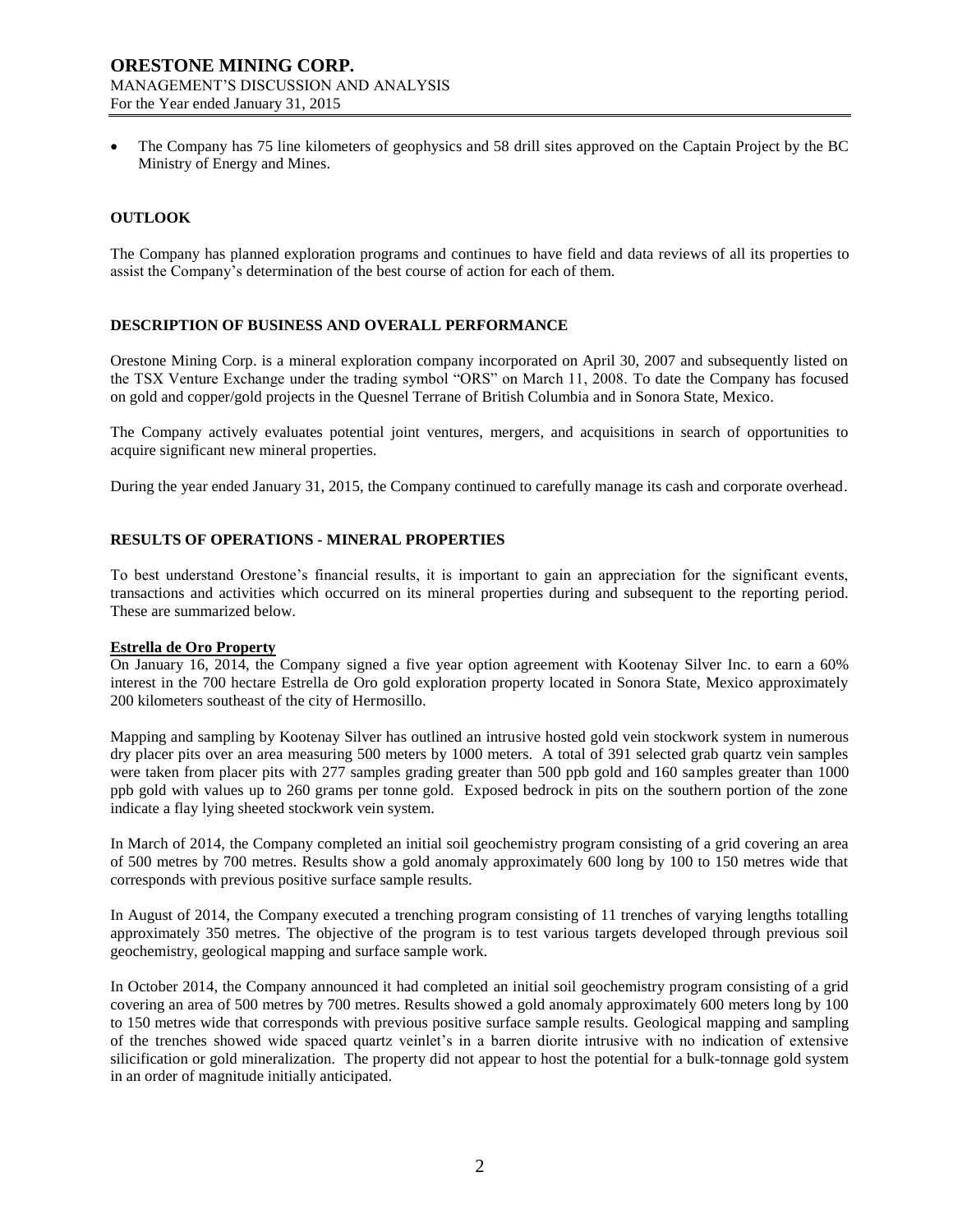In October 2014, the Company advised Kootenay that it will not be proceeding with the option agreement and wroteoff all \$65,881 (2013 - \$Nil) of project expenditures on the Estrella de Oro Property.

## **Captain Property**

The Captain Property and surrounding lands contain many airborne magnetic-high anomalies on ground previously worked by Placer Dome, Noranda and several junior resource companies during 1989 to 1996. Numerous airborne magnetic-high targets in the Quesnel Terrane are known to be related to underlying intrusions important for their relationship with copper-gold porphyry deposits such as Thompson Creek Metals' Mt. Milligan deposit immediately north of the Captain Property. Induced polarization ("IP") surveys over the airborne magnetic highs are a key method of identifying drill targets on the largely overburden covered Captain Property. Between 2008 and 2010, the Company undertook geochemical sampling, induced polarization and ground magnetic surveys, and limited percussion and diamond drilling. Detailed results are filed on Sedar.

In August, 2011, Orestone completed an IP/Resistivity and ground magnetics survey that consisted of a total of 30 kilometers of survey in six lines spaced 400 meters apart and was designed to expand upon previous geophysical surveys along logging roads. The objective of the survey was to better define the potential for copper-gold sulphide mineralization in the area surrounding diamond drill hole 09-05 which encountered potassic-altered volcanic and intrusive rocks. This vertical drill hole reached a depth of 137 meters with the last 3.1 meters encountering mineralized breccia grading 0.21 per cent copper and 0.35 grams per tonne (g/t) gold.

The results of the survey completed by Peter E. Walcott & Associates show three separate IP chargeability anomalies that flank magnetic high anomalies. The IP anomalies have widths of 1,000 meters or more that remain open, thus have yet to be fully outlined. The principal IP chargeability anomaly in the central portion of the survey area currently measures 1,000 meters by more than 4,000 meters and corresponds with a resistivity high. This coincident chargeability and resistivity high area is located on the western flank of a magnetic high interpreted to be a magnetitebearing intrusive measuring 1,000 to 2,000 meters wide and in excess of five kilometers in strike length. This geophysical signature covering the central IP/resistivity high target on the Captain project is similar in nature to the geophysical signature of the MBX copper-gold deposit at Mt. Milligan. The geophysical report by Peter E. Walcott & Associates also recommends additional work to define anomalies that are located to the east and west of the current grid area.

In December of 2011, the Company initiated a diamond drilling program that was completed in January 2012. The drill program consisted of 4 holes totaling 1,275 meters with the objectives to test the previously described anomalies. Overburden depth from all the drill holes was relatively uniform, averaging 45 meters, which is consistent with overburden depth from the previous drill hole 09-05 The best results from the drilling are found in drill hole C11-01 that consisted of 0.23 g/t gold and 0.03% copper over 87 meters that included 0.298 g/t gold and 0.09% copper over 43 meters.

The drill program was successful in confirming the presence of copper and gold mineralization within a sequence of altered rocks consistent with that found in economic copper-gold porphyry systems. To confirm the presence of favorable alteration, a suite of samples from three holes were sent out for petrographic analysis. The results of this study support the Company`s interpretation that the alteration pattern from the drilling is indicating potential for economic mineralization and that more drilling is warranted.

In the fourth quarter of 2012, the Company completed 912.8 metres of diamond drilling in three holes in the East Mag or Admiral Target Area.

Vertical Hole C12-05 located 100 meters west of C11-01 was drilled to depth of 550.17 metres. The hole intersected bedrock at 63.7m; from 63.7m-150m sericite-carbonate altered volcanic rocks with 1-5% pyrite and minor chalcopyrite (copper mineral) were intersected; from 150m-550m moderate to strong potassic feldspar-actinolitebiotite and sericite-carbonate altered volcanics and monzonite porphyry dykes with finely disseminated magnetitepyrite-chalcopyrite and blebby chalcopyrite and finely disseminated chalcopyrite in potassic feldspar altered veins and flooded zones. Magnetite is disseminated throughout and is associated with zones of pervasive, felted secondary actinolite-biotite. The above described four hundred meter mineralized intercept of finely disseminated and locally coarse blebby chalcopyrite increases in intensity down hole and remains open at depth.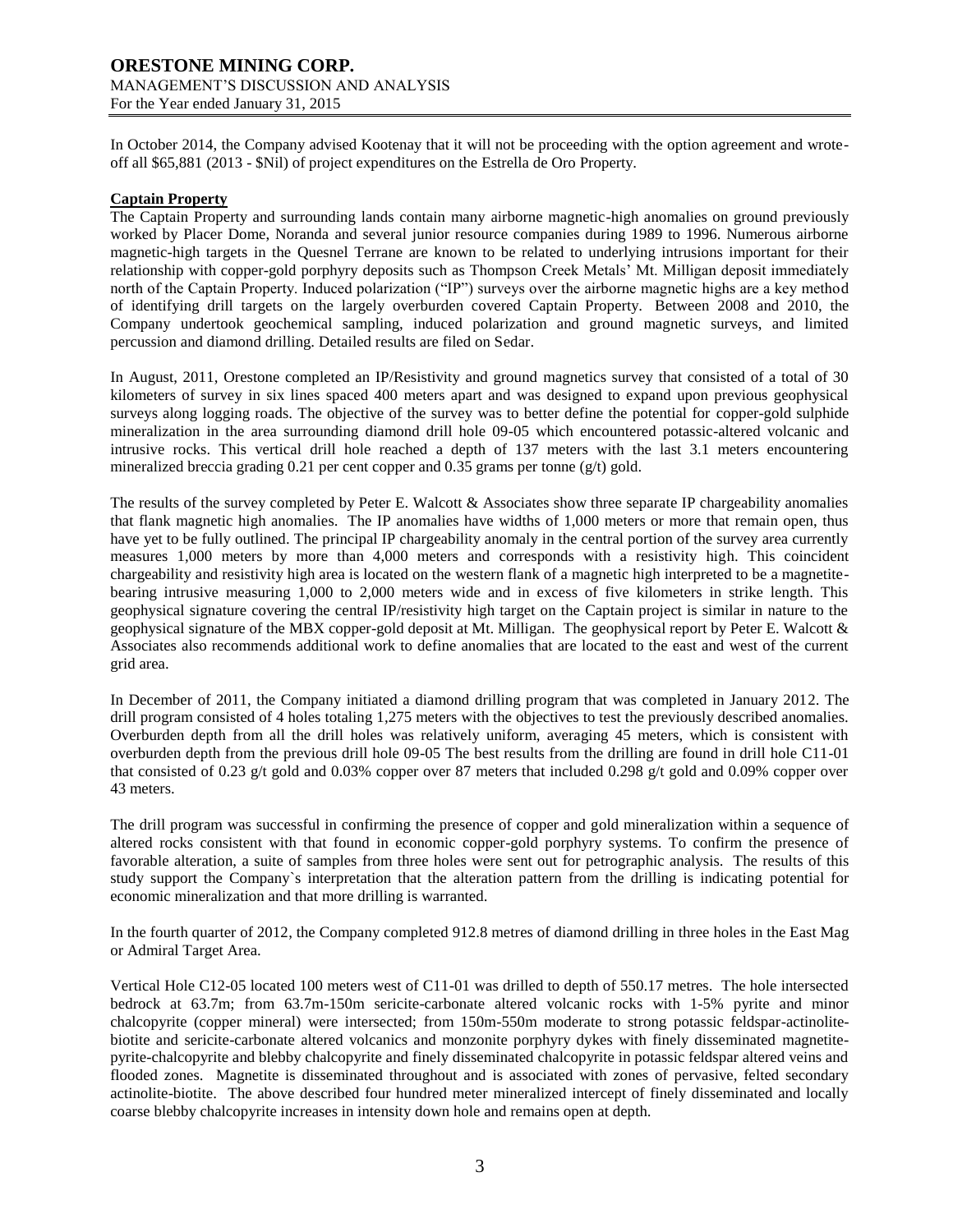Hole C12-05 returned two significant intervals of strong gold mineralization; the upper zone grading 0.65 g/t gold and 0.06% copper (on an uncut basis) over 118.8 meters and the lower zone grading 0.41 g/t gold and 0.07% copper (on an uncut basis) over 164.6 meters. The mineralization in hole C12-05 remains open to depth and analytical results are tabled below.

| <b>Hole C12-05</b> | From/To<br>(meters) | Length<br>(meters) | Copper<br>(percent) | Gold<br>grams/tonne |
|--------------------|---------------------|--------------------|---------------------|---------------------|
| Upper zone         | 88.1-206.9          | 118.8              | 0.06                | 0.65                |
| Incl.              | 152.1-161.2         | 9.1                | 0.27                | 6.46                |
| Lower zone         | 377.6-542.2         | 164.6              | 0.07                | 0.41                |
| Incl.              | 499.5-505.6         | 6.1                | 0.51                | 4.45                |
| Upper zone $*$     | 88.1-206.9          | 118.8              | 0.06                | 0.30                |
| Lower zone*        | 377.6-542.2         | 164.6              | 0.07                | 0.32                |

\*High Gold Values Cut to 1.6 g/t

In January of 2013, the Company conducted a detailed 130 kilometer ground magnetic survey that was completed in February 2013. The magnetic survey was designed to define the magnetic anomaly within the area of the recent drill discovery of significant gold/copper mineralization.

This magnetic survey was successful in in identifying new magnetic anomalies. Drilling conducted in late 2012 intercepted disseminated gold-copper mineralization associated with magnetic monzonite dyke swarms and strong potassic alteration conforming to the classic alkalic porphyry model. The data generated from the magnetic survey has defined the size and shape of the magnetic targets which are also related to moderate IP chargeability highs in excess of 10mV/V (millivolts/volts). Combined, this data has defined compelling drill targets which will allow future drilling efforts to focus on the magnetite/gold association.

The survey on the West Mag target area outlined three large magnetic highs over a northwesterly trending area measuring 2500m x 5000m, the largest and most significant, T9 measures 1000m x 4000m with a northwesterly strike length. These large targets lay four kilometeres to the west of the Admiral target. It is believed they represent magnetite-potassic alteration and magnetic monzonite intrusives.

In July 2013, the Company completed a drilling campaign that consisted of three diamond drill holes totaling 642 meters. Holes C13-01 and C13-02 were drilled 400 metres respectively NW and SE of significant potassic alteration and copper gold mineralization intersected in previous holes C12-05 and C11-01. Hole C13-03 was drilled in the center of the Admiral target, a large magnetic high measuring 1000 metres by 1500 metres located 800 metres north of holes C12-05 and C11-01.

Hole C13-03 intersected an unaltered and un-mineralized post mineral alkalic gabbro dyke from the bedrock contact at 78.9m to 280.0m. At a depth of 204.9m to 207.9m a xenolith fragment of highly potassic-sericite altered monzonite porphyry was intersected which assays 0.226% copper and 1.90 g/t gold over three metres. The post mineral dyke is situated in the centre of the magnetic high and it is interpreted to measure  $50 - 100$  metres in thickness and 1000 meters in strike length and the xenolith fragment or rafted block is thought to have been transported from immediate adjacent rocks.

Hole 13-02 was drilled at an Azimuth of -70 NE across a strong magnetic anomaly and intersected two sections of potassic-sericite altered volcanic and monzonite dykes separated by a section of post mineral andesite dykes. The first mineralized and altered dyke was intersected from 32.4m to 66.4m for an interval of 34m with an average grade of 0.073% copper and 0.20 g/t gold while the second altered and mineralized dyke was intersected from 121.3m to 170.1m for an interval of 48.8m with an average grade of 0.055% copper and 0.35 g/t gold.

Hole C13-01 intersected intensely quartz-sericite-pyrite altered volcanics on the south margin of the Admiral target averaging 183 ppm Cu and 52 ppb Au.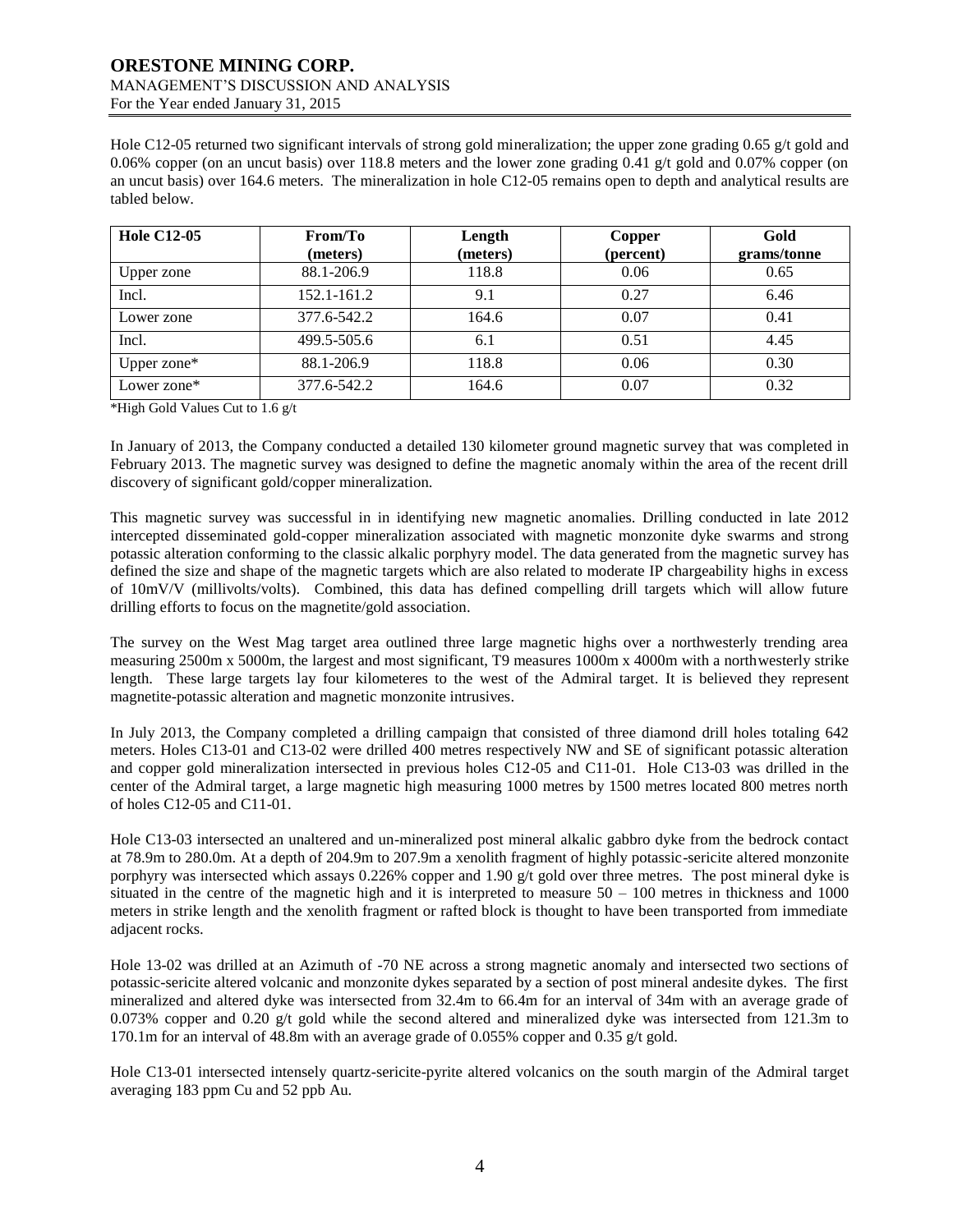The Company now has all permits in place to facilitate 75 line kilometers of geophysics with 58 sites approved for drilling.

## **Todd Property**

The Company holds a 51% interest in the Todd Creek property which is comprised of approximately 12,222 hectares of mineral claims.

The Todd Creek property is located in northwest British Columbia, approximately 35 kilometers northeast of the town of Stewart. The property is within the Jurassic Hazelton, similar to the geological environment that hosts several large and significant mineral deposits. These deposits include the Granduc Mine (historic producer), Eskay Creek Mine (historic producer) and Kerr-Sulphurets-Mitchell deposit. The Company believes that the Todd property has the potential to host significant mineral deposits of a type consistent with the other known deposits in the district.

On April 30, 2010, Orestone signed the Todd Creek Joint Venture Agreement with Goldeye Explorations Limited and Polar Star Mining Corporation and became the Manager of the Joint Venture, in which the Company holds a 51% interest, acquired through the purchase of Intuitive Exploration Inc. ("Intuitive"). The Company completed the acquisition with Intuitive on June 3, 2010 by way of a share exchange. As of June 3, 2010 Intuitive was the Company's wholly-owned subsidiary and the Company is the parent of Intuitive. The principle asset of Intuitive is the 51% ownership in the Todd Creek Venture. Under the Todd Creek option agreement, the Company earned its 51% interest in the Todd Property by making payments on the property aggregating \$180,000, issuing 170,000 shares and by incurring expenses related to the Todd Creek Property aggregating \$2,500,000. Geofine has a net smelter return royalty in the amount of 2.5%. The Todd Creek Joint Venture pays a \$25,000 advance on the above royalty to Geofine every November.

Dr. Mark Fedikow of Mount Morgan Resources Ltd. completed a NI 43-101 technical report on the Todd Property and the Todd Creek Report has been filed on SEDAR at [www.sedar.com.](http://www.sedar.com/) The author of the Todd Creek Report, Dr. Fedikow, is an independent Qualified Person under NI 43-101.

## **LaForce Property**

The 100% owned LaForce Project consists of 47 square kilometers located just east of Aurico Gold's Kemess coppergold mine in northern British Columbia.

In September 2011 the Company completed surface exploration that consisted of channel sampling across the area where previous outcrop sampling had returned a gold value of  $17.7$  g/t over 5.0 meters, and channel sampling along the 900 meter strike length of the interpreted structural zone that hosts gold mineralization. This sampling did show results anomalous in gold but did not confirm the grades that resulted from previous sampling.

The program was cut short due to bad weather that limited accessibility.

On February 1, 2012 a number of claims that were part of the La Force property were allowed to expire. On February 1, 2013 all remaining claims expired.

## **QUALIFIED PERSON**

The technical information reported in this MD&A has been reviewed and approved by Mr. Ross Zawada P. Geo., the Company's Exploration Manager. Mr. Zawada is a Professional Geoscientist and member of the Professional Engineers and Geoscientist Association of British Columbia (APGEBC) and a qualified person as defined by NI 43- 101.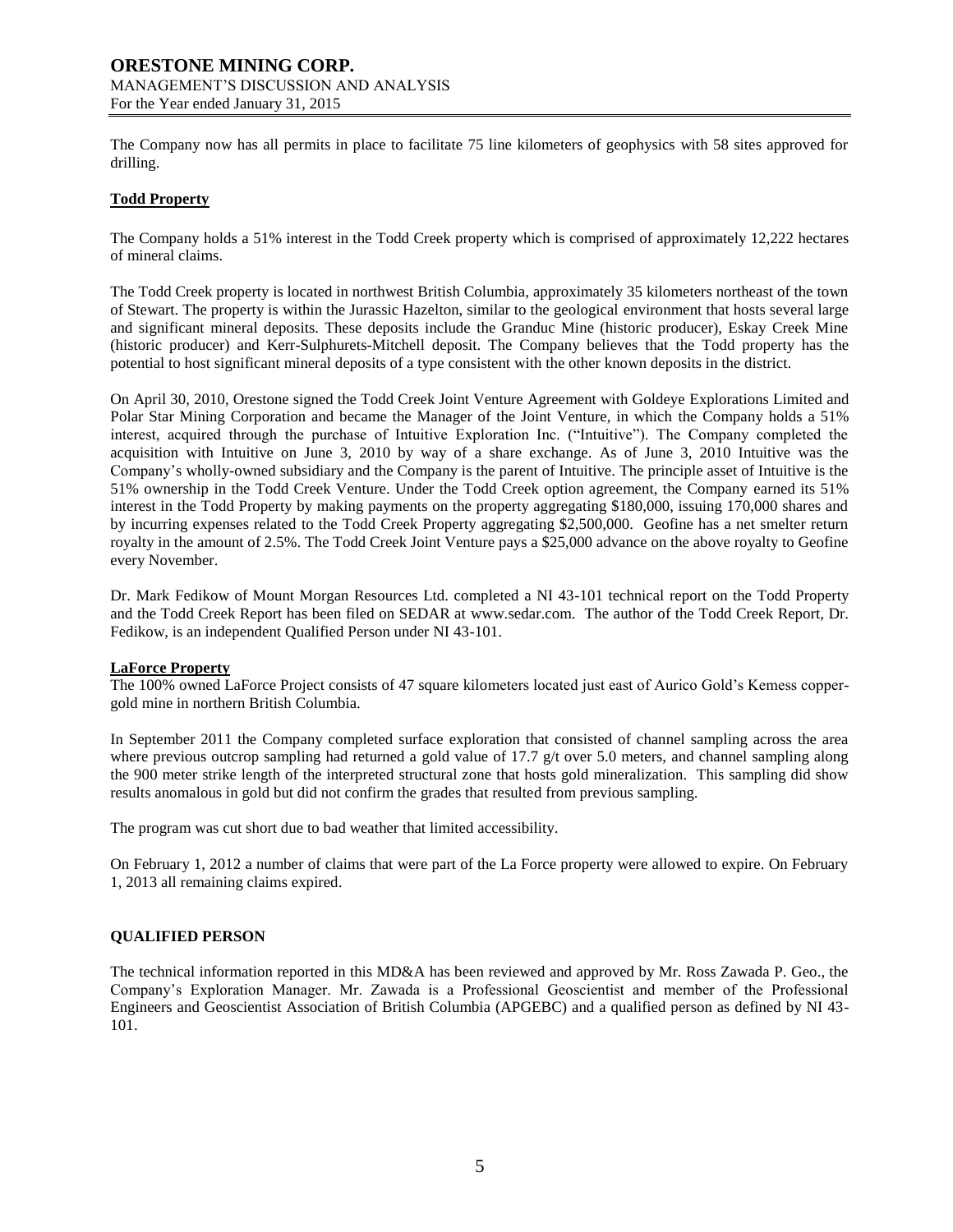# **IMPAIRMENT OF LONG-LIVED ASSETS**

The Company completed an impairment analysis as at January 31, 2015, which considered the indicators of impairment in accordance with IFRS 6, "Exploration for and Evaluation of Mineral Resources," and IAS 36, "Impairment of Assets". Management concluded that other than the \$65,881 write-off on the termination of the Estrella de Oro option agreement, no other impairment charge was required because:

- there have been no significant changes in the legal factors or climate that affects the value of the properties;
- all property rights remain in good standing;
- there have been no significant changes in the projections for the properties;
- exploration results continue to be positive;
- the Company intends to continue its exploration and development plans on its properties.

# **RISKS AND UNCERTAINTIES**

Below are some of the risks and uncertainties that the Company faces.

#### *Industry*

The Company is engaged in the exploration of mineral properties, an inherently risky business. There is no assurance that a mineral deposit will ever be discovered and economically produced. Most exploration projects do not result in the discovery of commercially mineable ore deposits. If market conditions make financings difficult, it may be difficult for the Company to find joint venture partners. The Company may be unsuccessful in identifying and acquiring projects of merit.

# *Mineral resource estimates*

The estimation of reserves and mineralization is a subjective process and the accuracy of any such estimates is a function of the quality of available data and of engineering and geological interpretation and judgment. No assurances can be given that the volume and grade of reserves recovered and rates of production will not be less than anticipated.

## *Gold and metal prices*

The price of gold is affected by numerous factors including central bank sales, producer hedging activities, the relative exchange rate of the U.S. dollar with other major currencies, supply and demand, political, economic conditions and production levels. In addition, the price of gold has been volatile over short periods of time due to speculative activities. The prices of other metals and mineral products that the Company may explore have the same or similar price risk factors.

## *Cash flows and additional funding requirements*

The Company currently has no revenue from operations. If any of its exploration programs are successful and optionees of properties complete their earn-in, the Company would have to provide its share of ongoing exploration and development costs in order to maintain its interest or be reduced in interest or to a royalty interest. Additional capital would be required to put a property into commercial production. The sources of funds currently available to the Company are equity capital or the offering of an interest in its projects to another party. Current economic conditions have limited the Company's ability to access financing through equity markets and this has created significant uncertainty as to the Company's ability to fund ongoing operations for the next operating period.

## *Environmental*

The Company's exploration and development activities are subject to extensive laws and regulations governing environment protection. The Company is also subject to various reclamation-related conditions. Although the Company closely follows and believes it is operating in compliance with all applicable environmental regulations, there can be no assurance that all future requirements will be obtainable on reasonable terms. Failure to comply may result in enforcement actions causing operations to cease or be curtailed and may include corrective measures requiring capital expenditures. Intense lobbying over environmental concerns by NGOs has caused some governments to cancel or restrict development of mining projects. Current publicized concern over climate change may lead to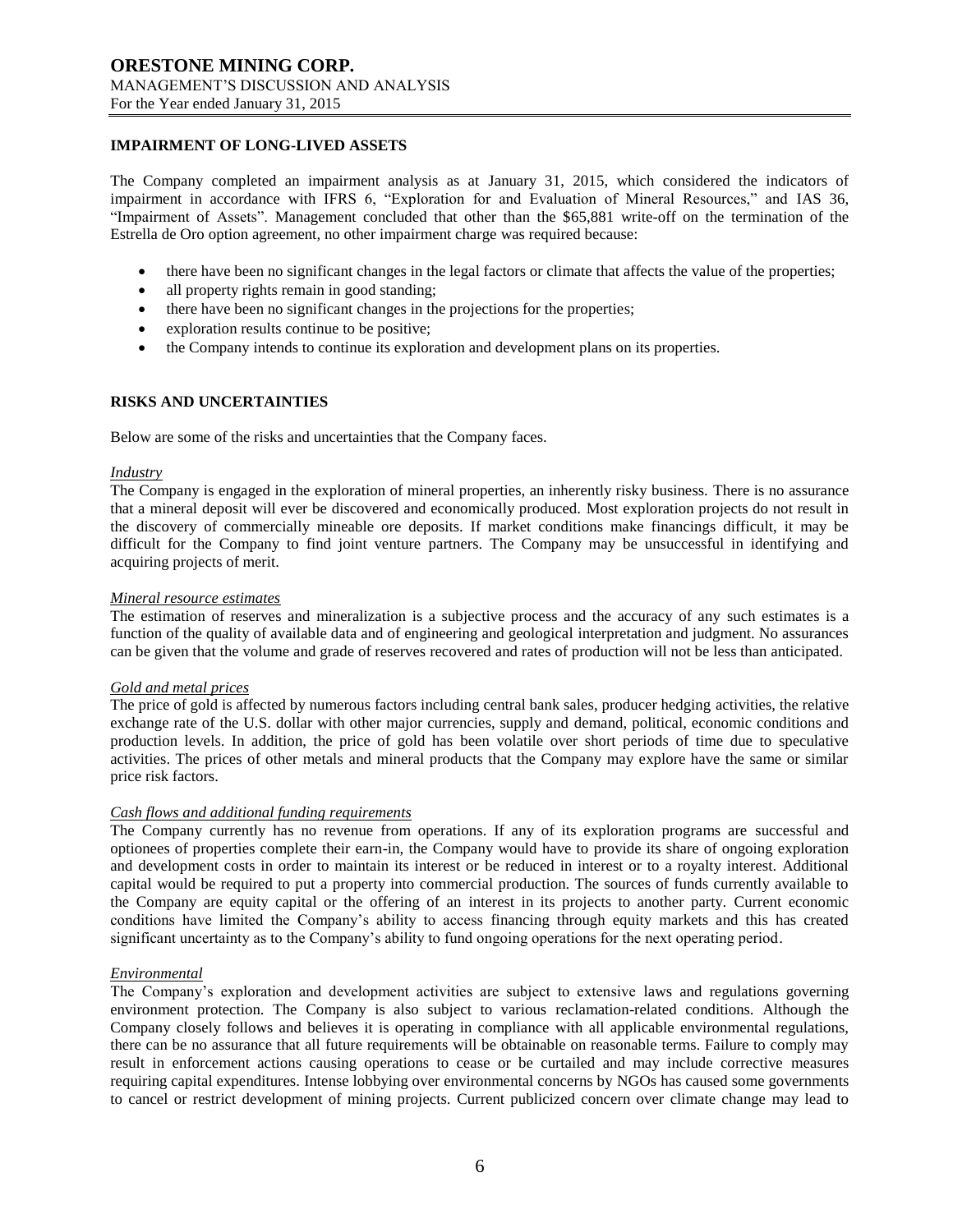carbon taxes, requirements for carbon offset purchases or new regulation. The costs or likelihood of such potential issues to the Company cannot be estimated at this time.

### *Laws and regulations*

The Company's exploration activities are subject to extensive federal, provincial, state and local laws and regulations governing prospecting, development, production, exports, taxes, labour standards, occupational health and safety, mine safety and other matters in all the jurisdictions in which it operates. These laws and regulations are subject to change, can become more stringent and compliance can therefore become more costly. The Company applies the expertise of its management, advisors, employees and contractors to ensure compliance with current laws.

## *Title to mineral properties*

While the Company has investigated title to its mineral properties, this should not be construed as a guarantee of title. The properties may be subject to prior unregistered agreements or transfers and title may be affected by undetected defects. Unresolved native land claim issues in Canada may affect its properties in this jurisdiction in the future.

## *Possible dilution to present and prospective shareholders*

The Company's plan of operation, in part, contemplates the financing of its business by the issuance of securities and possibly, incurring debt. Any transaction involving the issuance of previously authorized but unissued shares of common stock, or securities convertible into common stock, would result in dilution, possibly substantial, to present and prospective holders of common stock. The Company may seek joint venture partners to fund in whole or in part exploration projects. This dilutes the Company's interest in properties. This dilution is undertaken to spread or minimize the risk and to expose the Company to more exploration plays. However, it means that any increased market capitalization or profit that might result from a possible discovery would be shared with the joint venture partner. There is no guarantee that the Company can find a joint venture partner for any property.

## *Material risk of dilution presented by large number of outstanding share purchase options and warrants*

At January 31, 2015, there were 2,992,500 stock options outstanding. Directors and officers hold 2,512,000 of the options and 480,500 are held by employees and consultants of the Company. At January 31, 2015, there were 889,705 outstanding warrants with expiry date of June 20, 2015.

## *Trading volume*

The relatively low trading volume of the Company's shares reduces the liquidity of an investment in its shares.

## *Volatility of share price*

Market prices for shares of early stage companies are often volatile. Factors such as announcements of mineral discoveries or discouraging exploration results, changes in financial results, and other factors could have a significant effect on share price.

## *Competition*

There is competition from other mining exploration companies with operations similar to the Company's. Many of the companies with which it competes have operations and financial strength greater than the Company's.

### *Dependence on management*

The Company depends heavily on the business and technical expertise of its management.

## *Conflict of interest*

Some of the Company's directors and officers are directors and officers of other natural resource or mining-related companies. These associations may give rise from time to time to conflicts of interest. As a result of such conflict, the Company may miss the opportunity to participate in certain transactions.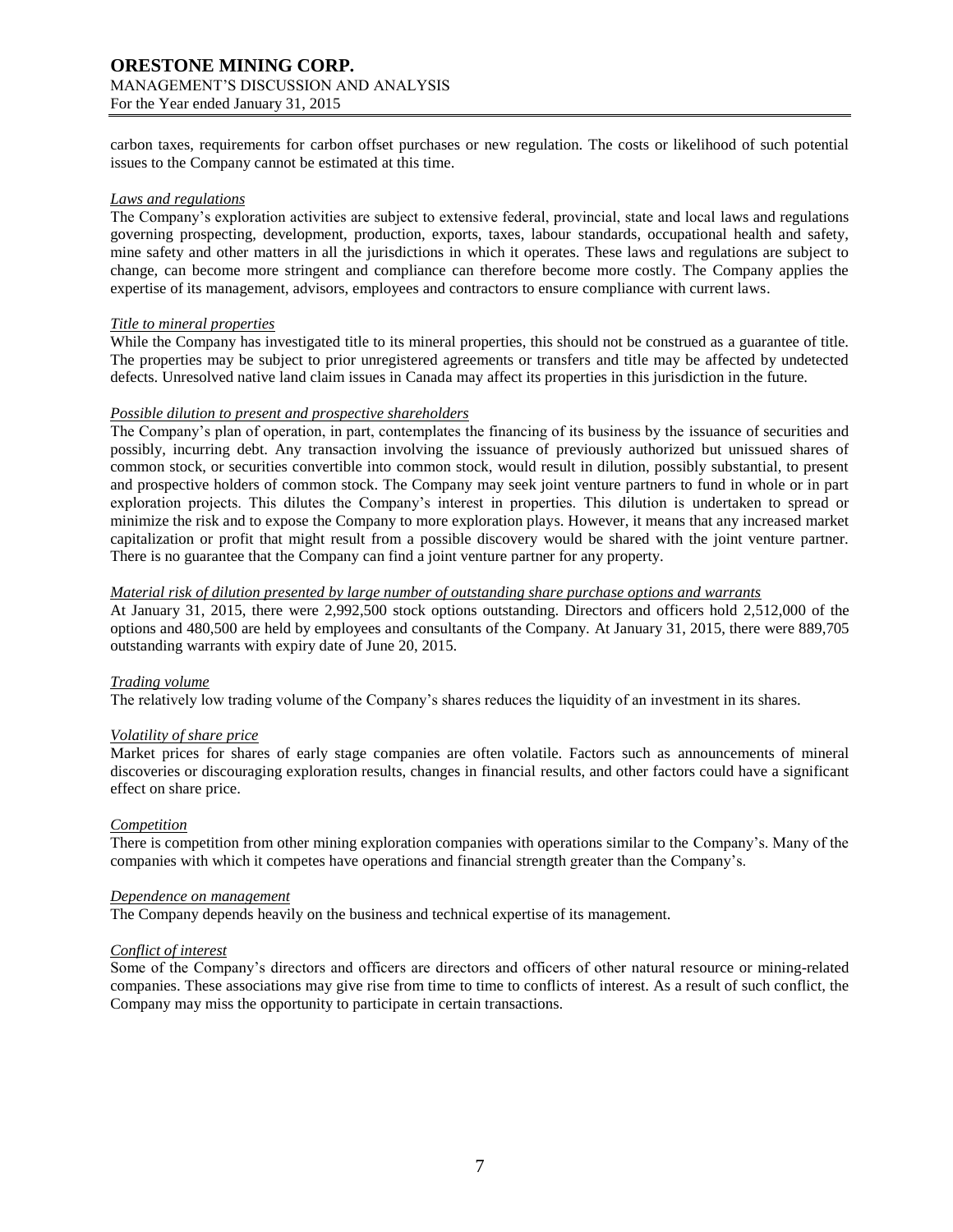# **SUMMARY OF SELECTED ANNUAL FINANCIAL INFORMATION**

|                                                                         | Year ended | Year ended                                         | Year ended |
|-------------------------------------------------------------------------|------------|----------------------------------------------------|------------|
|                                                                         |            | January 31, 2015 January 31, 2014 January 31, 2013 |            |
|                                                                         | \$         | \$                                                 | \$         |
| Net sales/total revenues                                                |            |                                                    |            |
| Income (loss) before discontinued operations and<br>extraordinary items | (378, 809) | (571, 151)                                         | (639,240)  |
| Per share basis                                                         | (0.01)     | (0.02)                                             | (0.03)     |
| Diluted per share basis                                                 | (0.01)     | (0.02)                                             | (0.03)     |
| Net income or loss, total                                               | (378, 809) | (571, 151)                                         | (639,240)  |
| Per share basis                                                         | (0.02)     | (0.02)                                             | (0.03)     |
| Diluted per share basis                                                 | (0.02)     | (0.02)                                             | (0.03)     |
| Total assets                                                            | 4,073,496  | 4,409,542                                          | 4,942,130  |
| Total long-term financial liabilities                                   |            |                                                    |            |
| Cash dividends declared per share                                       |            |                                                    |            |

# **SUMMARY OF QUARTERLY FINANCIAL INFORMATION**

| Fiscal quarter ended | Revenues*<br>S  | <b>Net</b><br>income $(\text{loss})^{**}$ | Loss per share<br>from continuing<br>operations | <b>Net</b><br>comprehensive<br>income (loss) | <b>Net</b><br>income (loss)<br>per share<br>S |
|----------------------|-----------------|-------------------------------------------|-------------------------------------------------|----------------------------------------------|-----------------------------------------------|
| $31$ -Jan-15         | Nil             | (64, 801)                                 | (0.00)                                          | (66, 757)                                    | (0.00)                                        |
| $31-Oct-14$          | Nil             | (68, 976)                                 | (0.00)                                          | (135, 487)                                   | (0.00)                                        |
| $31 -$ Jul $-14$     | Nil             | (78, 169)                                 | (0.00)                                          | (88,190)                                     | (0.00)                                        |
| $30$ -Apr-14         | N <sub>il</sub> | (89, 588)                                 | (0.00)                                          | (88, 375)                                    | (0.00)                                        |
| $31$ -Jan-14         | Nil             | (83, 814)                                 | (0.00)                                          | (82, 289)                                    | (0.01)                                        |
| $31-Oct-13$          | Nil             | (118, 423)                                | (0.00)                                          | (116,318)                                    | (0.00)                                        |
| $31 -$ Jul $-13$     | Nil             | (155, 204)                                | (0.00)                                          | (151,775)                                    | (0.00)                                        |
| 30-Apr-13            | Nil             | (222, 985)                                | (0.01)                                          | (220,769)                                    | (0.01)                                        |
| $31$ -Jan-13         | Nil             | (326, 356)                                | (0.01)                                          | (233, 537)                                   | (0.01)                                        |

Revenues exclude interest income.

\*\* Net income (loss) before income taxes.

# *Results of operation for the three months ended January 31, 2015 compared to the three months ended January 31, 2014:*

For the quarter ended January 31, 2015 the Company recorded a net comprehensive loss of \$66,757 (loss per share - \$Nil) compared to \$83,814 (loss per share - \$Nil) in the fourth quarter of fiscal 2014.

During the three months ended January 31, 2015, the Company incurred \$64,801 (2014 - \$83,814) in general and administrative expenses, of which \$Nil (2014 - \$17,422) relates to non-cash share-based payments expense for options vested during the period and non-cash depreciation of \$27 (2014 - \$12).

Excluding the non-cash items, the Company's general and administrative expenses amounted to \$64,774 compared to 2014's \$66,380, a decrease of \$1,606. The decrease is due to a decrease in miscellaneous office expenses of \$3,242 due to the Company's continued efforts to conserve cash, offset by an increase in project search expenses of \$2,004 due to an increase in consulting fees and travel related to visits to potential projects sites. Other administrative expenditures varied over the periods but the overall effect of these variances was not material.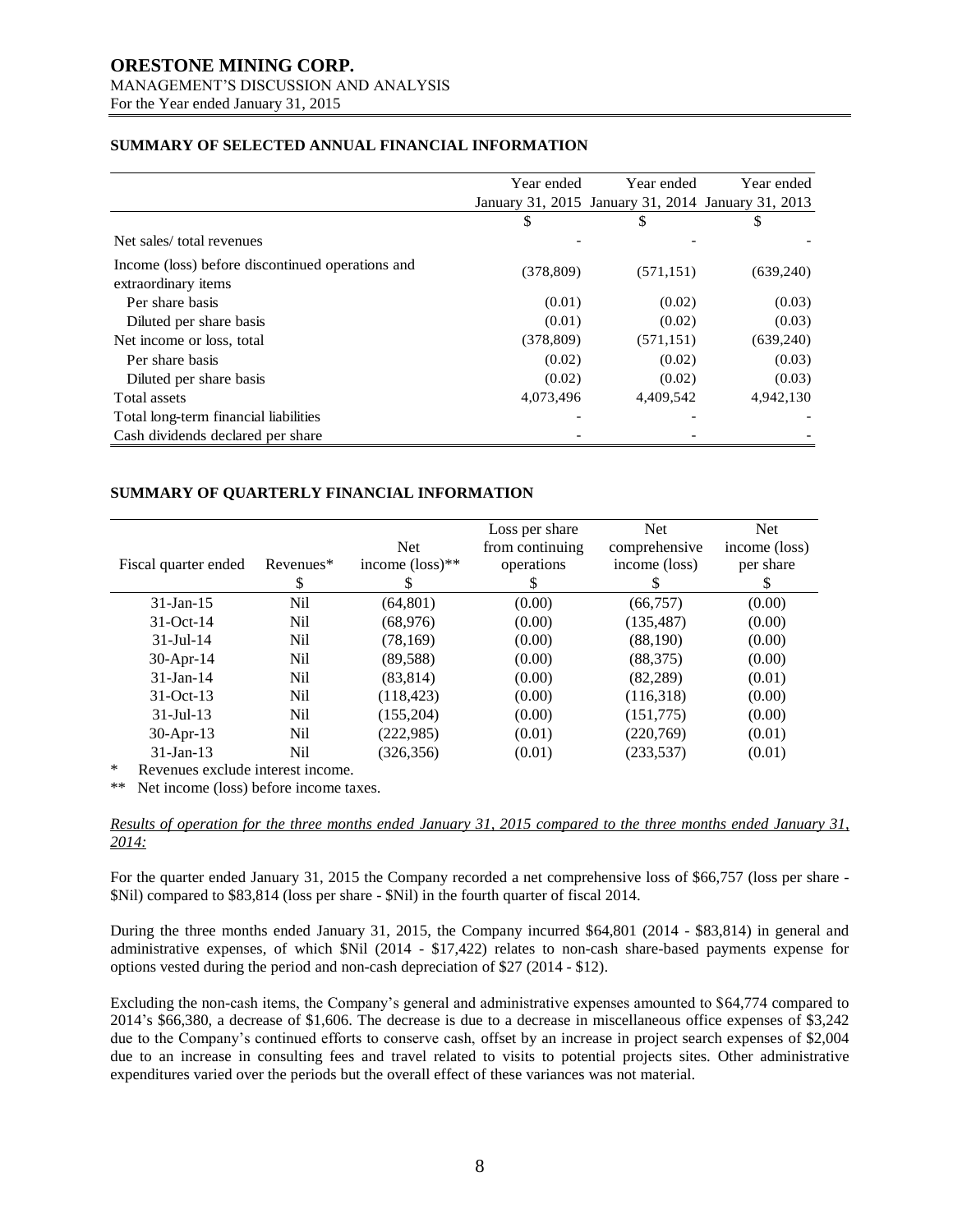During the three months ended January 31, 2015, the Company had interest income of \$501 compared to 2014's \$1,525, a decrease of \$1,024. The decrease was due to the decrease in cash invested in Guaranteed Investment Certificates (GIC's).

During the three months ended January 31, 2015, the Company spent \$46,670 in exploration costs compared to \$18,316 exploration costs incurred in same period in fiscal 2014.

## *Results of operation for the year ended January 31, 2015 compared to the year ended January 31, 2014:*

During the year ended January 31, 2015, the Company incurred losses of \$378,809 (\$0.01 loss per share) compared to a net loss of \$571,151 (\$0.02 loss per share) for the same period in fiscal 2014.

During the year ended January 31, 2015, the Company incurred \$301,534 (2014 - \$580,426) in general and administrative expenses, of which \$15,552 (2014 - \$164,264) relates to non-cash share-based expense for options vested during the period and non-cash depreciation of \$110 (2014 - \$48).

Excluding the non-cash items, the Company's general and administrative expenses amounted to \$285,872 compared to 2014's \$416,114 a decrease of \$130,242. The decrease was primarily due to a decrease in office and miscellaneous expenses of \$32,205 due to a decrease in rent and miscellaneous office expenses in an increased effort to conserve the Company's treasury, a decrease in investor relation expenses of \$29,721 due to the reduction of attendances to shows and conferences and the reduction of fees paid to external advisors, a decrease in project search expenses of \$20,142 due to the reduction of travel expenses to potential sites, a decrease in salaries and benefits expense of \$20,882 due to a decrease in the number of salaried employees, and a decrease in management and consulting fees of \$14,500 due to the reduction of fees paid to management for project development expenses. Other administrative expenditures varied over the periods but the overall effect of these variances was not material.

During the year ended January 31, 2015, the Company had interest income of \$3,347 compared to 2014's \$9,275, an decrease of \$5,928. The decrease was due to the decrease in cash invested in Guaranteed Investment Certificates  $(GIC's)$ .

During the year ended January 31, 2015, the Company spent \$67,107 in exploration costs compared to \$563,759 exploration costs incurred in the same period in fiscal 2014.

## **LIQUIDITY AND CAPITAL RESOURCES**

At January 31, 2015, the Company had current assets of \$243,063 and current liabilities of \$76,503 (January 31, 2014 - \$603,678 and \$55,292 respectively). Working capital was \$166,560 (January 31, 2014 – \$548,386). Cash totaled \$142,969 as at January 31, 2015, a decrease of \$311,817 from \$454,786 as at January 31, 2014. The decrease was a result of: (a) \$67,107 (2014 - \$564,079) spent on the Company's mineral properties and property, plant and equipment; (b) \$244,710 (2014 - \$167,203) spent in operating activities, including changes in working capital; offset by (c) \$Nil (2014 - \$148,255) net proceeds from the issuance of common shares pursuant to a non-brokered private placement.

The Company has obligations pursuant to option agreements it has entered into. The Company has no contractual commitments to satisfy these obligations, however it would forfeit any interest t may have earned to that date should it decide not to satisfy these obligations. Detailed terms of those agreements and the obligations are included in the financial statements.

Management estimates that the current cash position and future cash flows from warrants and options will be sufficient for the Company to carry out its anticipated exploration and operating plans through the end of its fiscal 2016.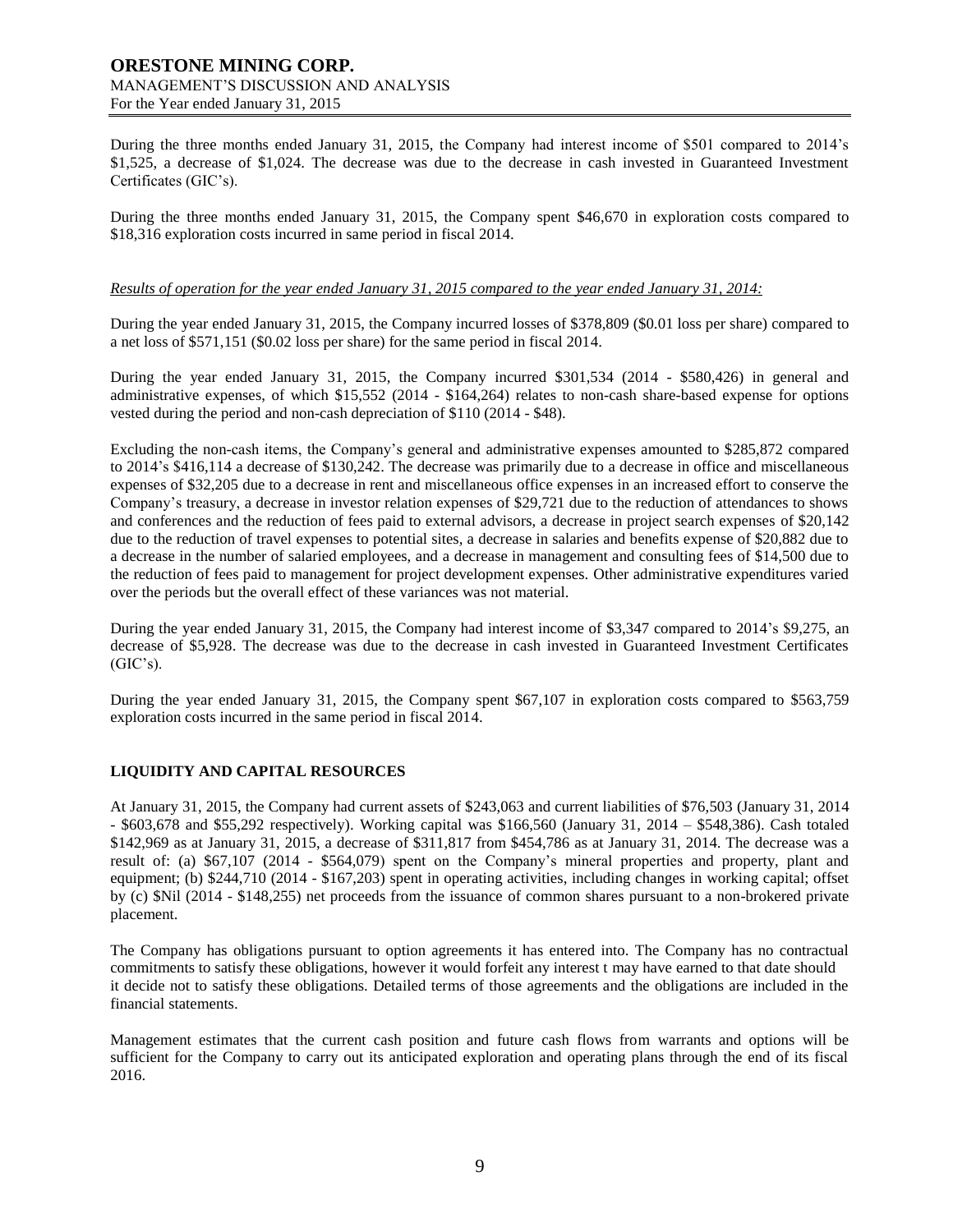There may be circumstances where, for sound business reasons, a reallocation of funds may be necessary in order to the Company to achieve its stated business objectives.

# **OFF BALANCE SHEET ARRANGEMENTS**

The Company has no off-balance sheet arrangements that would potentially affect its operations or financial condition of the Company.

# **OUTSTANDING SHARE DATA**

## Common Shares

The authorized share capital of the Company consists of an unlimited number of common shares without par value.

On February 10, 2014, 200,000 shares were issued pursuant to the Estrella de Oro agreement at a deemed price of \$0.02 per share.

|                  | Number of common shares<br>issued and outstanding | <b>Share Capital Amount</b> |
|------------------|---------------------------------------------------|-----------------------------|
| January 31, 2014 | 37,572,233                                        | 6.142.828                   |
| January 31, 2015 | 37,772,233                                        | 6.148.828                   |
| May 29, 2015     | 37,772,233                                        | 6,148,828                   |

Stock options

The Company has adopted an incentive share option plan for its directors, officers, employees and consultants under which the Company may gran options to acquire a maximum number of common shares equal to 10% of the total issued and outstanding common shares of the Company.

On October 7, 2013, the Company granted a director of the Company incentive stock options to purchase an aggregate of 150,000 common shares. The options are exercisable until October 7, 2018 at an exercise price of \$0.10 per share.

On June 28, 2013, the Company granted directors, officers, employees and consultants of the Company incentive stock options to purchase an aggregate of 625,000 common shares. The options are exercisable until June 28, 2018 at an exercise price of \$0.10 per share.

As at January 31, 2015, the Company had a total of 2,992,500 options outstanding with exercise prices ranging from \$0.10 to \$0.42, expiring between September 8, 2015 and October 7, 2018. If all the remaining outstanding options were exercised, the Company's available cash would increase by \$492,000.

As at January 31, 2015 options were outstanding as follows:

| Number of<br>shares | Exercise<br>price $(\$)$ | Expiry date        |
|---------------------|--------------------------|--------------------|
|                     |                          |                    |
| 312,500             | 0.42                     | September 8, 2015  |
| 50,000              | 0.40                     | September 29, 2015 |
| 1,855,000           | 0.15                     | October 26, 2017   |
| 625,000             | 0.10                     | June 28, 2018      |
| 150,000             | 0.10                     | October 8, 2018    |
| 2,992,500           |                          |                    |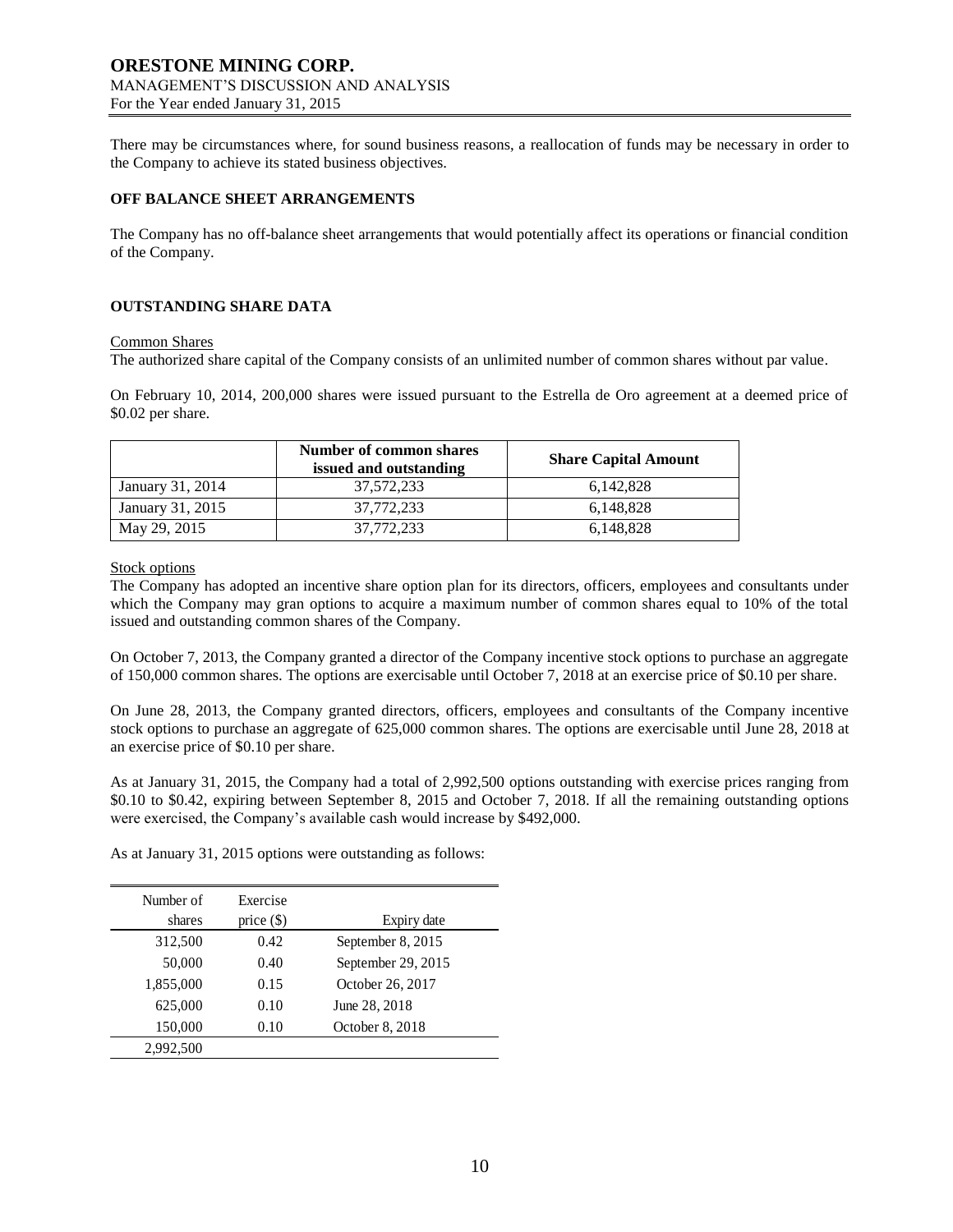# **Warrants**

As at January 31, 2015, a total of 889,705 share purchase warrants were outstanding as follows:

| Number of Warrants | Exercise     |                    |
|--------------------|--------------|--------------------|
|                    | Price $(\$)$ | <b>Expiry Date</b> |
| 889.705            | 0.14         | June 20, 2015      |
| 889.705            |              |                    |

If all the remaining outstanding warrants were exercised, the Company available cash would increase by \$124,559.

At the date of this MD&A, there were 37,772,233 common shares issued and outstanding and 41,654,438 common shares outstanding on a diluted basis.

# **RELATED PARTY TRANSACTIONS**

## a) Key management personnel compensation

The aggregate value of transactions and outstanding balances relating to key management personnel and entities over which they have control or significant influence were as follows:

|                              | January 31,<br>2015 | January 31,<br>2014 |
|------------------------------|---------------------|---------------------|
|                              |                     |                     |
| Short-term employee benefits | 130,560             | 145,380             |
| Share-based payments         |                     | 28,000              |
|                              | 130,560             | 173,380             |

## b) Other related party transactions

|                                     |                 | Total charged as at |             | Balance outstanding as at |             |
|-------------------------------------|-----------------|---------------------|-------------|---------------------------|-------------|
|                                     |                 | January 31,         | January 31, | January 31,               | January 31, |
| Amounts due to:                     | Service         | 2015                | 2014        | 2015                      | 2014        |
|                                     |                 |                     |             |                           |             |
| A public company with a director in |                 |                     |             |                           |             |
| common with the Company             | Rent            |                     | 4,701       |                           |             |
| Officers and directors              | Consulting fees |                     |             |                           |             |
|                                     | and geological  |                     |             |                           |             |
|                                     | consulting fees |                     | 16,500      |                           |             |
|                                     |                 |                     | 44.654      |                           |             |

|                                     |                 | Total charged as at |                          | Balance outstanding as at |             |
|-------------------------------------|-----------------|---------------------|--------------------------|---------------------------|-------------|
|                                     |                 | January 31,         | January 31,              | January 31,               | January 31, |
| Amounts due from:                   | Service         | 2015                | 2014                     | 2015                      | 2014        |
|                                     |                 |                     | \$                       |                           | S           |
| A public company with a director in |                 |                     |                          |                           |             |
| common with the Company             | Rent            | 54.712              | 55.488                   |                           |             |
| A private company controlled by a   |                 |                     |                          |                           |             |
| director of the Company (Note 4)    | Rent            | 13.083              | 12,065                   | 24.524                    | 14,065      |
| A public company with a director in |                 |                     |                          |                           |             |
| common with the Company (Note 4)    | Rent            | 13,083              | 12,065                   | 9,968                     | 11,234      |
| Officers and directors              | Salary advances |                     | $\overline{\phantom{a}}$ |                           |             |
|                                     |                 | 80,877              | 79.618                   | 34.492                    | 25.299      |

Amounts owing to/from related parties are non-interest bearing, unsecured, and have no fixed terms of repayment.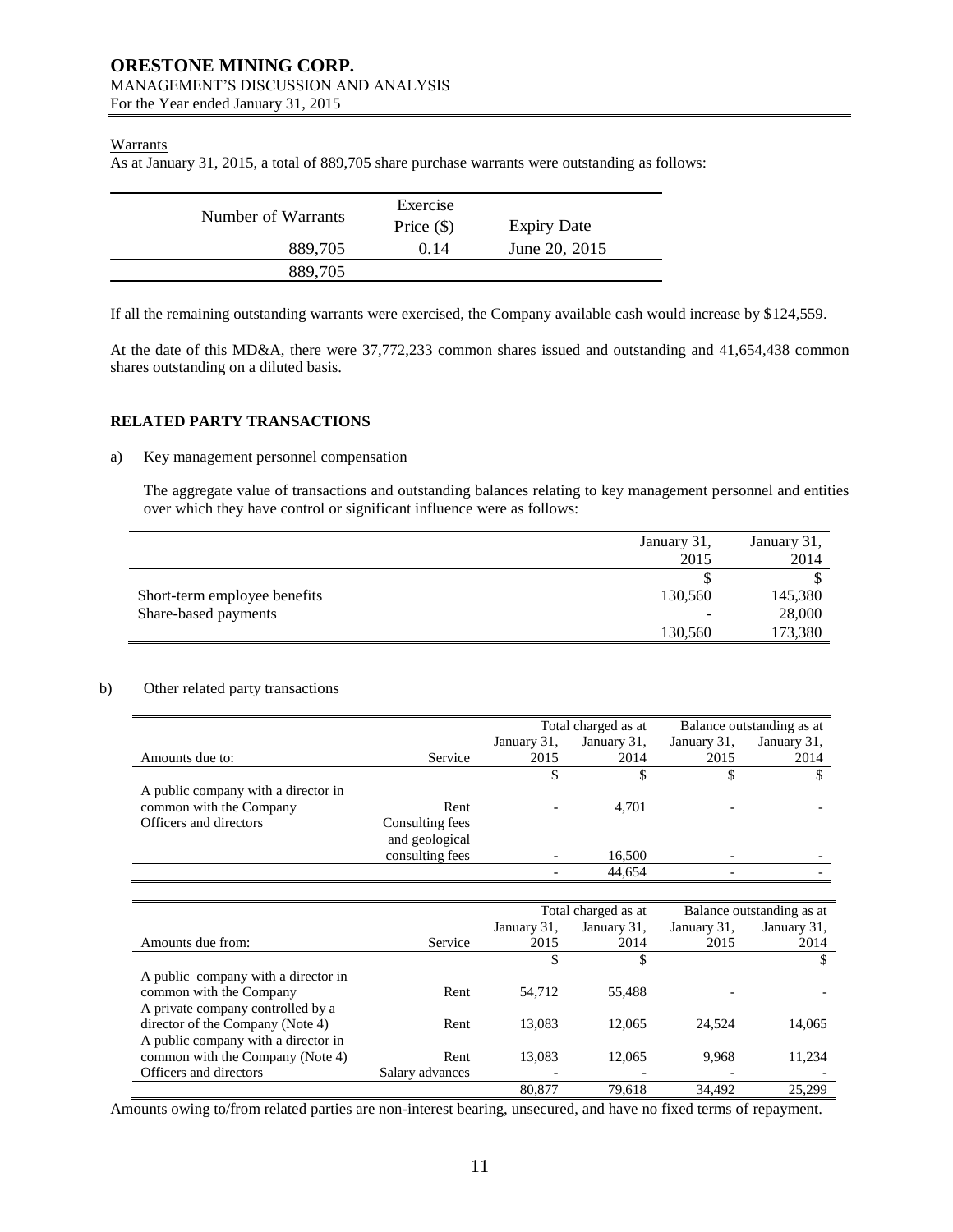# **PROPOSED TRANSACTIONS**

The Company does not currently have any proposed transactions approved by the board of directors. All current transactions are fully disclosed in the financial statements for the year ended January 31, 2015.

## **OTHER ITEMS NOT RELATED TO ONGOING BUSINESS ACTIVITIES**

#### *Changes in the direction of business*

Since incorporation on April 30, 2007, the Company is and continues to be primarily in the exploration stage with respect to its mineral properties.

## **FINANCIAL INSTRUMENTS AND RISK MANAGEMENT**

The Company's financial instruments consist of cash, receivables, mineral tax credit recoverable, loans payable, accounts payable and due to related parties. The carrying value of these financial instruments approximates their fair value and are measured based on Level 1 of the fair value hierarchy. The Company's financial instruments are exposed to certain financial risks, including currency risk, credit risk, liquidity risk and interest risk.

### **Management of Financial Risk**

The Company's financial instruments are exposed to certain financial risks, which include credit risk, interest rate risk, liquidity risk, and market risk.

### *Credit Risk*

Credit risk is the risk that one party to a financial instrument will fail to fulfill an obligation causing the other party to incur a financial loss. The Company is exposed to credit risks arising from its cash holdings and receivables. The Company manages credit risk by placing cash with major Canadian financial institutions. Receivables are due from the Government of Canada and for reimbursements. Management believes that credit risk related to these amounts is low. As at January 31, 2015, the Company's maximum exposure to credit risk is the carrying value of its cash equivalents and accounts receivable.

#### *Interest Rate Risk*

Interest rate risk is the risk that an investment's value will change due to a change in the level of interest rates. The Company's exposure to interest rate risk relates to its ability to maintain the current rate of interest on its short-term investment.

## *Liquidity Risk*

Liquidity risk is the risk that the Company will not have sufficient funds to meet its financial obligations when they are due. To manage liquidity risk, the Company reviews additional sources of capital to continue its operations and discharge its commitments as they become due.

## *Market Risk*

Market risk is the risk that the fair value or future cash flows of a financial instrument will fluctuate because of changes in market prices. Market risk comprises three types of risk: currency risk, interest rate risk and price risk. The Company is not subject to currency risk as the functional currency is the Canadian dollar. The Company does not use any form of derivative or hedging instruments to reduce its foreign currency risk. The Company is not affected by price risk.

### *Management of Industry Risk*

The Company is engaged primarily in the mineral exploration field and manages related industry risk issues directly. The Company is potentially at risk for environmental reclamation and fluctuations in commodity based market prices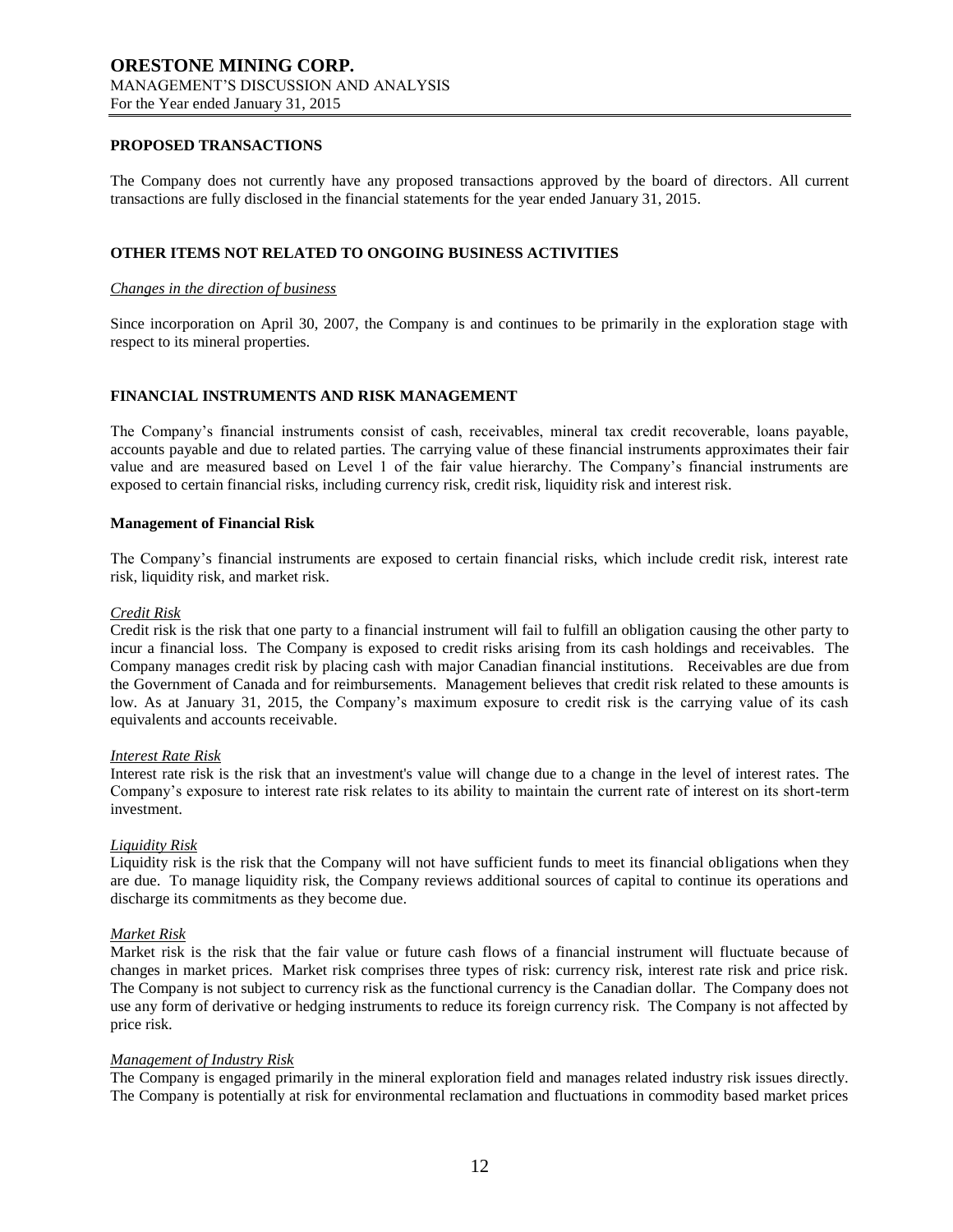associated with resource property interests. Management is of the opinion that the Company addresses environmental risk and compliance in accordance with industry standards and specific project environmental requirements.

#### *Commodity Price Risk*

The ability of the Company to explore its mineral properties and the future profitability of the Company are directly related to the market price of gold and other precious metals.

### **Management of Capital**

The Company manages its common shares, stock options and warrants as capital. The Company's objectives when managing capital are to safeguard the Company's ability to continue as a going concern in order to pursue the exploration of its mineral properties to maintain a flexible capital structure which optimizes the costs of capital at an acceptable risk.

The Company manages the capital structure and makes adjustments to it in light of changes in economic conditions and the risk characteristics of the underlying assets. To maintain or adjust the capital structure, the Company may attempt to issue new shares and, acquire or dispose of assets.

## **ACCOUNTING ESTIMATES AND JUDGMENTS**

The preparation of these consolidated financial statements requires management to make estimates and judgments and form assumptions that affect the reported amounts and other disclosures in these financial statements. The estimates and associated assumptions are based on historical experience and various other factors that are believed to be reasonable under the circumstances, the results of which form the basis of making the judgments about carrying values of assets and liabilities that are not readily apparent from other sources. Actual results may differ from these estimates under different assumptions and conditions.

The estimates and underlying assumptions are reviewed on an ongoing basis. Revisions to accounting estimates are recognized in the period in which the estimate is revised if the revision affects only that period or in the period of the revision and further periods if the review affects both current and future periods

Critical accounting estimates are estimates and assumptions made by management that may result in material adjustments to the carrying amount of assets and liabilities within the next financial year. Critical estimates used in the preparation of these financial statements include, among others, the recoverability of accounts receivable and deferred income tax assets, impairment of assets, measurement of share-based payments and valuation of reclamation obligations.

Critical accounting judgments are accounting policies that have been identified as being complex or involving subjective judgments or assessments. Critical accounting judgments include the expected economic lives of and the estimated future operating results and net cash flows from exploration properties and equipment.

## **ADOPTION OF NEW AND REVISED STANDARDS AND INTERPRETATIONS**

### **New and amended standards adopted by the Company**

- Effective February 1, 2013, the Company adopted the following new and revised IFRS that were issued by the IASB:
	- Amendments to IAS 1, Presentation of Items of Other Comprehensive Income
	- IFRS 7, Financial Instruments: Disclosures
	- IFRS 10, Consolidated Financial Statements
	- IFRS 11, Joint Arrangements
	- IFRS 12, Disclosure of Interests in Other Entities
	- IFRS 13, Fair Value Measurement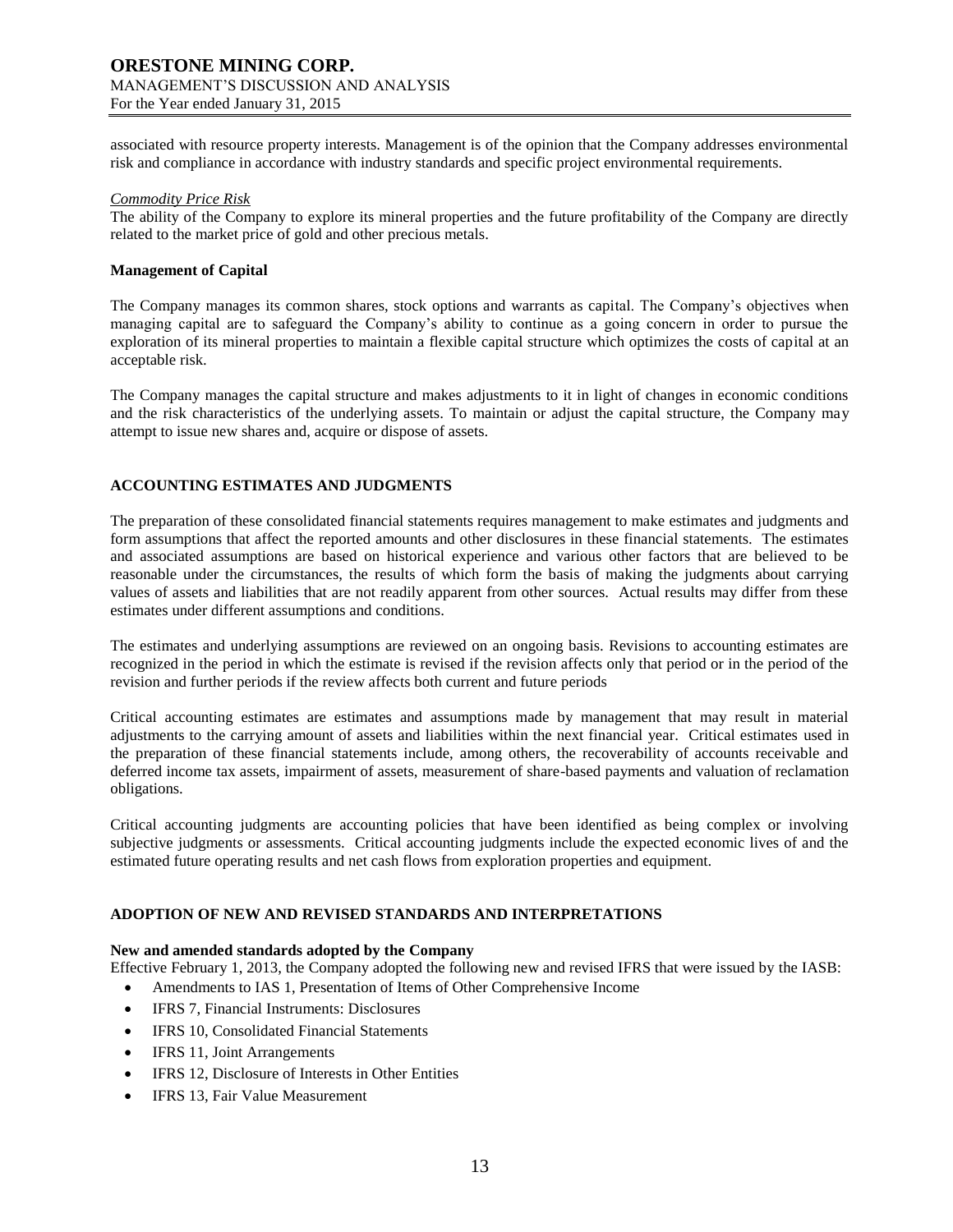- IAS 19, Employee Benefits
- IAS 27, Separate Financial Statements
- IAS 28, Investments in Associates and Joint Ventures
- IFRIC 20, Stripping Costs in the Production Phase of a Surface Mine

The application of these new and revised IFRS has not had any material impact on the amounts reported for the current and prior periods but may affect the accounting for future transactions or arrangements.

# **New standards, amendments and interpretations to existing standards not yet effective**

Effective for annual reporting periods beginning on or after January 1, 2014:

- IAS 32, Offsetting Financial Assets and Financial Liabilities
- IAS 36, Recoverable Amount Disclosures for Non‐Financial Assets
- IAS 39, Novation of Derivatives and Continuation of Hedge Accounting
- IFRIC 21, Levies
- Effective date to be finalized:
- IFRS 9, Financial Instruments, Classification and Measurement

The Company has not early adopted these new and amended standards and is currently assessing the impact that these standards will have on the Company's financial statements.

# **OTHER MD&A DISCLOSURE REQUIREMENTS**

## Information available on SEDAR:

As specified by National Instrument 51-102, Orestone advises readers of this MD&A that important additional information about the Company is available on the SEDAR website (www.sedar.com).

## Disclosure by venture issuer without significant revenue

An analysis of the material components of the Company's general and administrative expenses is disclosed in the financial statements to which this MD&A relates. An analysis of the material components of the mineral property and deferred exploration costs of the Company's mineral properties for its first two completed financial years is disclosed in Note 5 to the financial statements to which this MD&A relates.

## Going concern issue

The Company is in the exploration stage and has no revenue or income from operations. The Company has limited capital resources and has to rely upon the sale of equity and/or debt securities for cash required for exploration and development purposes, for acquisitions and to fund the administration of the Company. Since the Company does not expect to generate any revenues from operations in the near future, it must continue to rely upon the sales of its equity or debt securities or joint venture agreements to raise capital. It follows that there can be no assurance that financing, whether debt or equity, will be available to the Company in the amount required by the Company at any particular time or for any period and that such financing can be obtained on terms satisfactory to the Company.

The Company's financial statements have been prepared on a going concern basis which assumes that the Company will be able to realize its assets and discharge its liabilities in the normal course of business for the foreseeable future. The continuing operations of the Company are dependent upon its ability to obtain the necessary financing to meet its ongoing commitments and further its mineral exploration programs.

The Company may encounter difficulty sourcing future financing in light of the recent economic downturn. The current financial equity market conditions and the inhospitable funding environment make it difficult to raise capital through the private placements of shares. The junior resource industry has been severely affected by the world economic situation as it is considered speculative and high-risk in nature, making it even more difficult to fund.